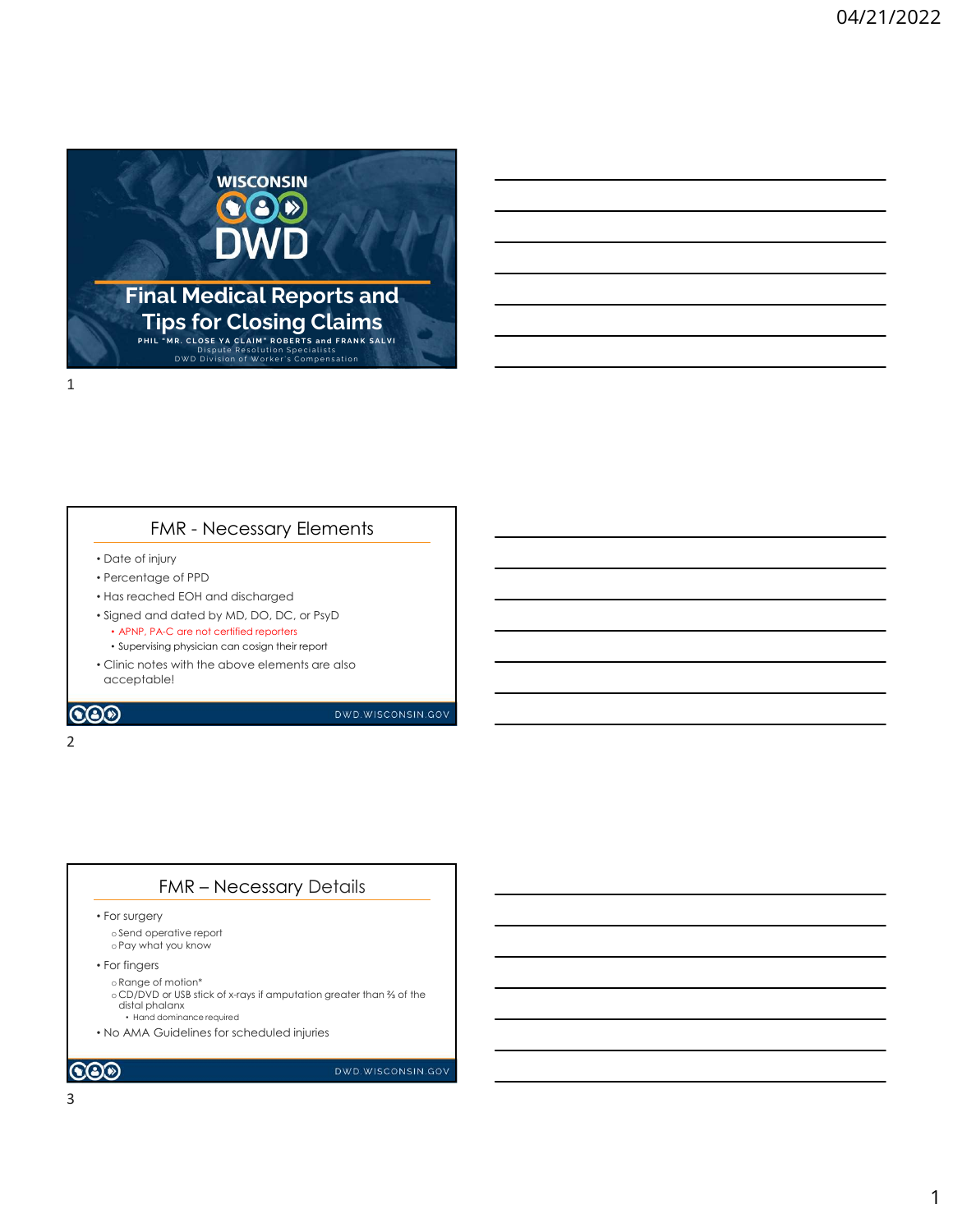## Commonly Sent Letters

- Missing from the report:
	- oSpecific PPD percentage o Operative notes for stat min surgeries oTTD paid for surgery outside 3-day waiting period oHand dominance and/or x-rays for finger amps oStatutory range of motion measurements and the control of the control of the control of the control of the control of the control of the control of the control of the control of the control of the control of the control o
- Missing signature title or APNP/PA-C signature
- IME sent without final medical report
- No response to previous correspondence

# 4

 $\bigcircledS$ 

DWD.WISCONSIN.GOV

## Avoiding DWD Letters

- IMEs are not\* final medical reports oForward us your position letter oPay the average PPD if a letter isn't sent
- Let us know the anticipated FMR date o Do not tell us via WKC-13 notes
- Review the medical sent for the necessary elements needed to close a claim
- Timely issue PPD payments to avoid surcharges and/or a delay audit

#### $\odot$

DWD.WISCONSIN.GOV

#### $5<sub>5</sub>$

## Lingering Open Claims

- The ideal turnaround time for claims is about 30 days after FMR is faxed
- The realistic turnaround time is based on:
	- oImaging the fax o Claims services processing
- oLength of DRS queues • Check Pending Reports for Claims Services' processing
- date before re-faxing
- Call to see if we have the document in our claim

**COD**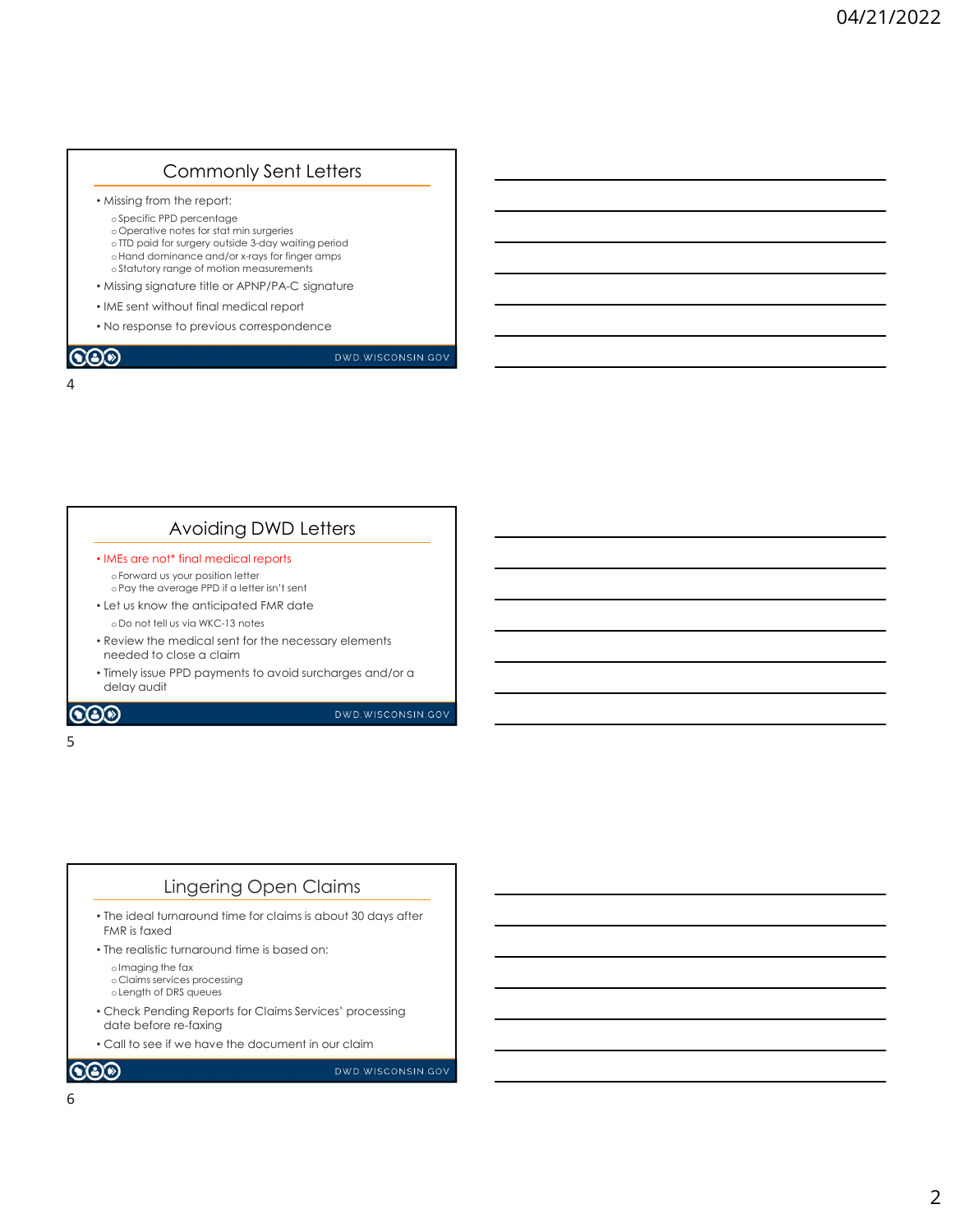# Common Procurement Problems

• MD non-responsive

• MD won't complete oInjured worker lost to follow-up oInjured worker still treating o Deferred opinion

- o No longer practicing
- oRefusal to complete WKC-16

7

• Employee does not attend final evaluation (most common after IME denials)

## $\bigcircledS$

DWD.WISCONSIN.GOV

# Forms GL-15 and GL-10

• GL-15

oSent when the insurer provides DWD with three or more written attempts to the treating provider to get a final medical after EOH is reached with them. We require treating provider's name and address to send this form.

• GL-10

oSent when the provider doesn't respond to DWD or when claimant is lost to follow-up

• 60-day internal follow-up for both forms

## $\odot$

DWD.WISCONSIN.GOV

#### 8 and 2010 and 2010 and 2010 and 2010 and 2010 and 2010 and 2010 and 2010 and 2010 and 2010 and 2010 and 2010

## Uncommon Procurement Issues

- Refusal to attend IME
- Out of state treatment
- Treatment for injuries not work-related
- Incarceration
- Missing claimants

#### $\bigcircledS$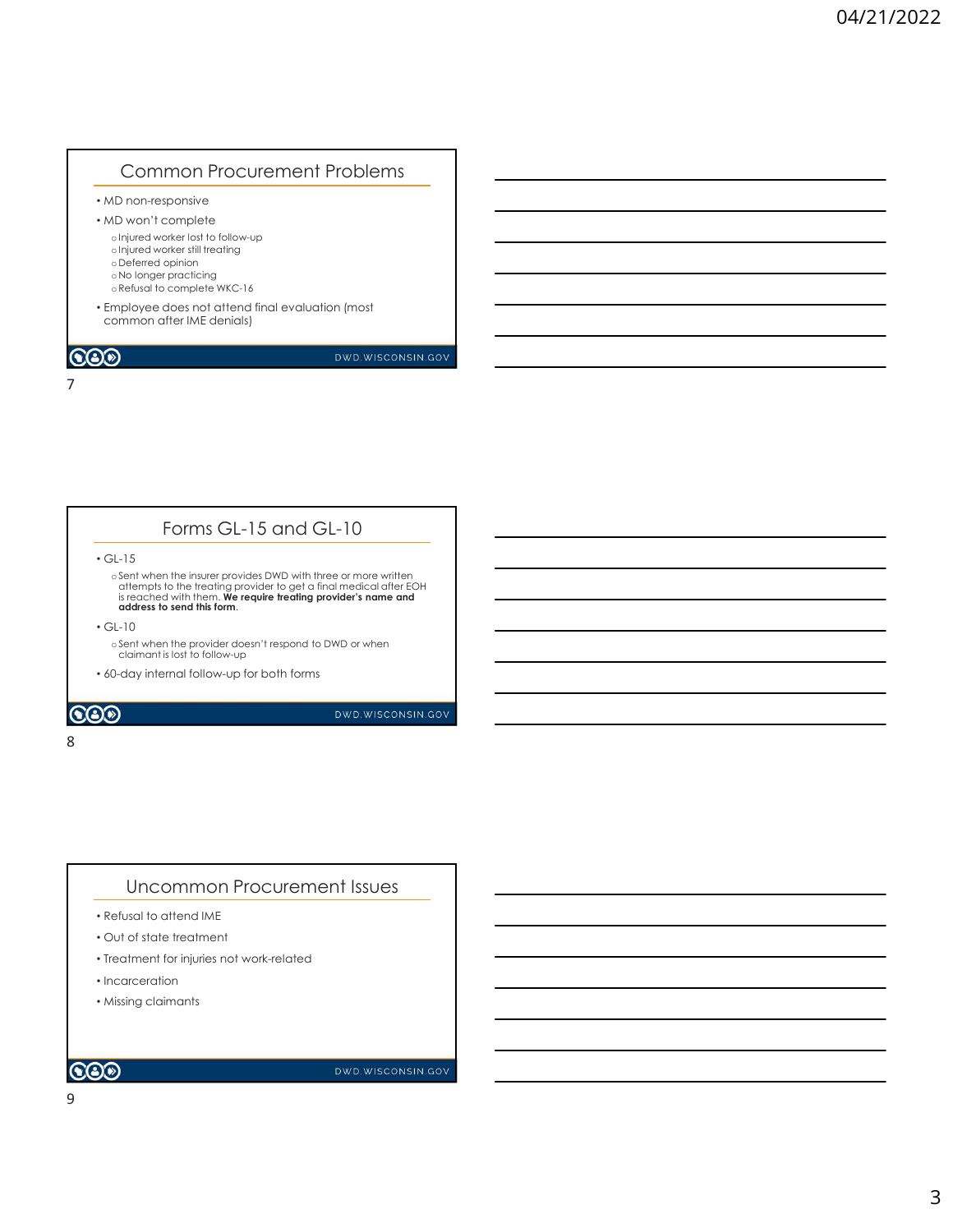## Refusal to Attend IME

• Immediately let us know after the first no-show

10

- If a no-show for the second, contact us and ask an ALJ to compel attendance
- Benefits cannot be suspended until an ALJ approves

### **COD**

DWD.WISCONSIN.GOV

### Out of State Treatment

- Claimant and MD must be educated on basics of WI worker's compensation
- If you will not authorize care, help the claimant secure a referral from their WI MD
- MD may not understand claim jurisdiction
- We will not close an out-of-state claim without a remarkable effort to secure FMR
- Out of country: call for immediate help!

#### $\bigcircledS$

DWD.WISCONSIN.GOV

#### 11

## Treating for Other Injuries

- Injuries not work-related may keep MD from declaring EOH for work injury
- These claims cannot be closed and reopened later
- Keep us informed of treatment progress so we have something on file
- Dates will always be pushed out if we have proof of ongoing treatment

## $\bigcircledS$